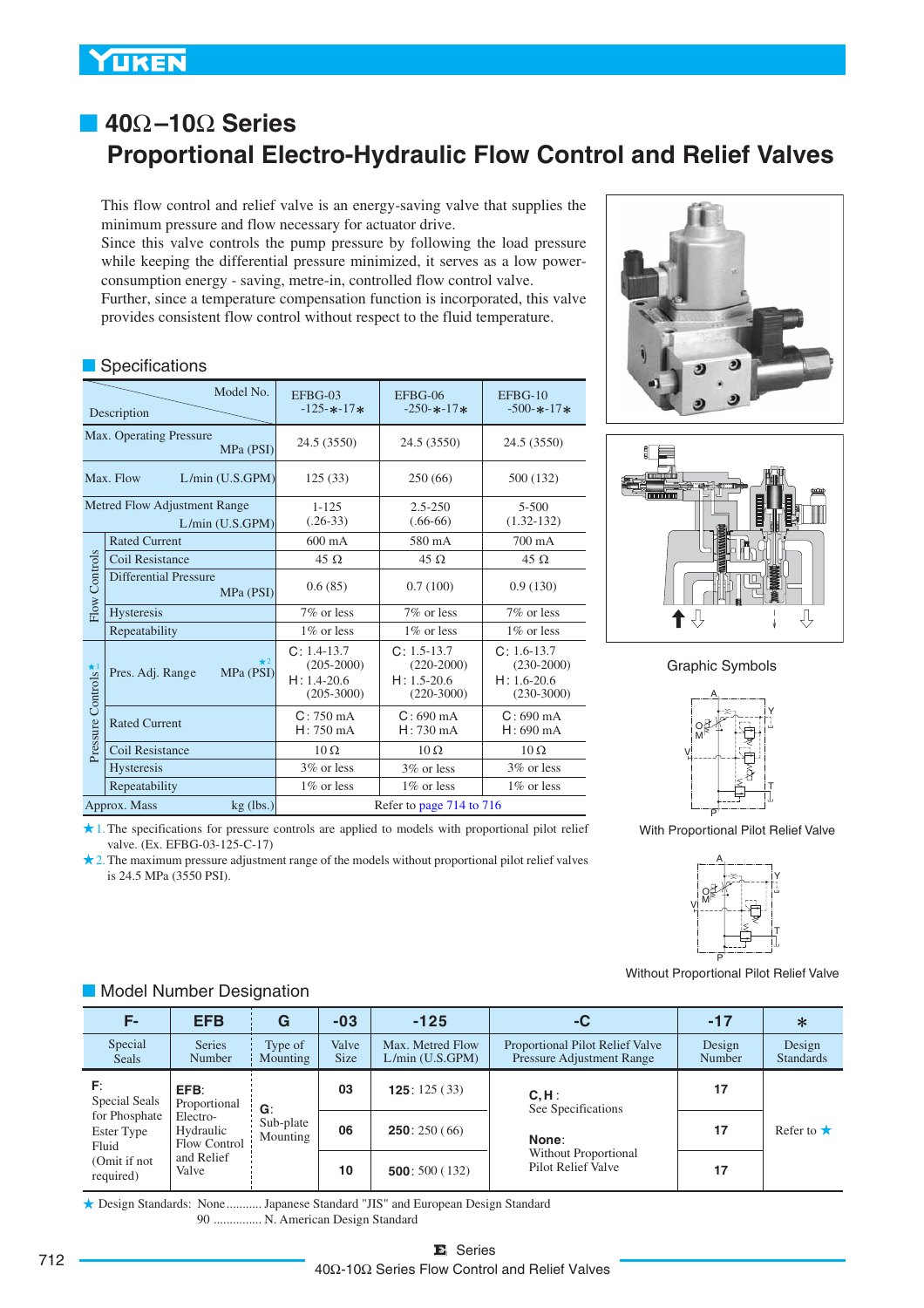### **Attachment**

### $\bullet$  Mounting Bolts

| Valve Model    | Socket Head Cap Screw                        |                               |  |
|----------------|----------------------------------------------|-------------------------------|--|
| <b>Numbers</b> | Japanese Std. "JIS" and European Design Std. | N. American Design Std.       |  |
| EFBG-03        | $M10 \times 100$ Lg.                         | $3/8$ -16 UNC $\times$ 4 Lg.  |  |
| EFBG-06        | $M16 \times 130$ Lg.                         | 5/8-11 UNC $\times$ 5 Lg.     |  |
| EFBG-10        | $M20 \times 130$ Lg.                         | $3/4 - 10$ UNC $\times$ 5 Lg. |  |

### **Applicable Power Amplifiers**

For stable performance, it is recommended that Yuken's applicable power amplifiers be used (for details see page 772, 778).

| Valve Model Numbers                                               | <b>Power Amplifier Model Numbers</b>                     |                   |  |  |
|-------------------------------------------------------------------|----------------------------------------------------------|-------------------|--|--|
|                                                                   | For Flow Control                                         | For Pres. Control |  |  |
| EFBG-03-125-17/1790<br>EFBG-06-250-17/1790<br>EFBG-10-500-17/1790 | $AME-D-S-*-40$<br>$AME-DF-S-*-22$<br>AME-T-S- $\ast$ -22 |                   |  |  |
| EFBG-06- $\ast$ - $\frac{C}{H}$ -17/1790                          | $AME-D2-H1-*-12$                                         |                   |  |  |

#### **Sub-plate**

| Valve                   | Japanese Standard "JIS"           |                                    | European Design Standard          |                                    | N. American Design Standard       |                                    | Approx. Mass |
|-------------------------|-----------------------------------|------------------------------------|-----------------------------------|------------------------------------|-----------------------------------|------------------------------------|--------------|
| Model<br><b>Numbers</b> | Sub-plate<br><b>Model Numbers</b> | <b>Thread Size</b>                 | Sub-plate<br><b>Model Numbers</b> | Thread Size                        | Sub-plate<br><b>Model Numbers</b> | <b>Thread Size</b>                 | $kg$ (lbs.)  |
| EFBG-03                 | EFBGM-03Y-10                      | Rc 3/4                             | EFBGM-03Y-1080                    | 3/4 BSP.F                          | EFBGM-03Y-1090                    | $3/4$ NPT                          | 6(13.2)      |
|                         | EFBGM-03Z-10                      | Rc <sub>1</sub>                    | EFBGM-03Z-1080                    | 1 BSP.F                            | EFBGM-03Z-1090                    | 1 NPT                              |              |
| EFBG-06                 | EFBGM-06X-10                      | Rc <sub>1</sub>                    | EFBGM-06X-1080                    | 1 BSP.F                            | EFBGM-06X-1090                    | 1 NPT                              | 12.5(27.6)   |
|                         | EFBGM-06Y-10                      | $Rc$ 1-1/4                         | EFBGM-06Y-1080                    | 1-1/4 BSP.F                        | EFBGM-06Y-1090                    | $1-1/4$ NPT                        | 16(35.3)     |
| EFBG-10                 | $EFBGM-10Y-10$                    | $1 - 1/2, 2$<br>Flange<br>Mounting | EFBGM-10Y-1080                    | $1 - 1/2, 2$<br>Flange<br>Mounting | EFBGM-10Y-1090                    | $1 - 1/2, 2$<br>Flange<br>Mounting | 37(81.6)     |

Sub-plates are available. Specify the sub-plate model number from the table above. When sub-plates are not used, the mounting surface should have a good machined finish.

When ordering the EFBGM-10Y, see Type F3 Pipe Flange Kits on page 821 and order an appropriate pipe flange kit also.

#### **Instructions**

#### **Drain Back Pressure**

Check that the drain back pressure dose not exceed 0.2 MPa (29 PSI).

#### **When Relief Valve Passing Flow Rate is Low in Pressure Control State**

To avoid preselected pressure instability, use a passing flow rate of 10 L/min (2.6 U.S.GPM) or higher for nominal sizes 03 and 06 or 15 L/min (4.0 U.S.GPM) or higher for nominal size 10.

Further, check that the tank-line back pressure does not exceed 0.5 MPa (70 PSI).

#### **• Safety Valve Pressure Setting**

The pressure of the safety valve is preset at the value equal to the upper limit of the pressure adjustmen t range plus 2 MPa (290 PSI). Please adjust the pressure of the valve so preset to meet the pressure to be used actually.

To lower the pressure setting, turn the safety valve pressure adjustment screw anti-clockwise. After adjustment, be sure to tighten the lock nut.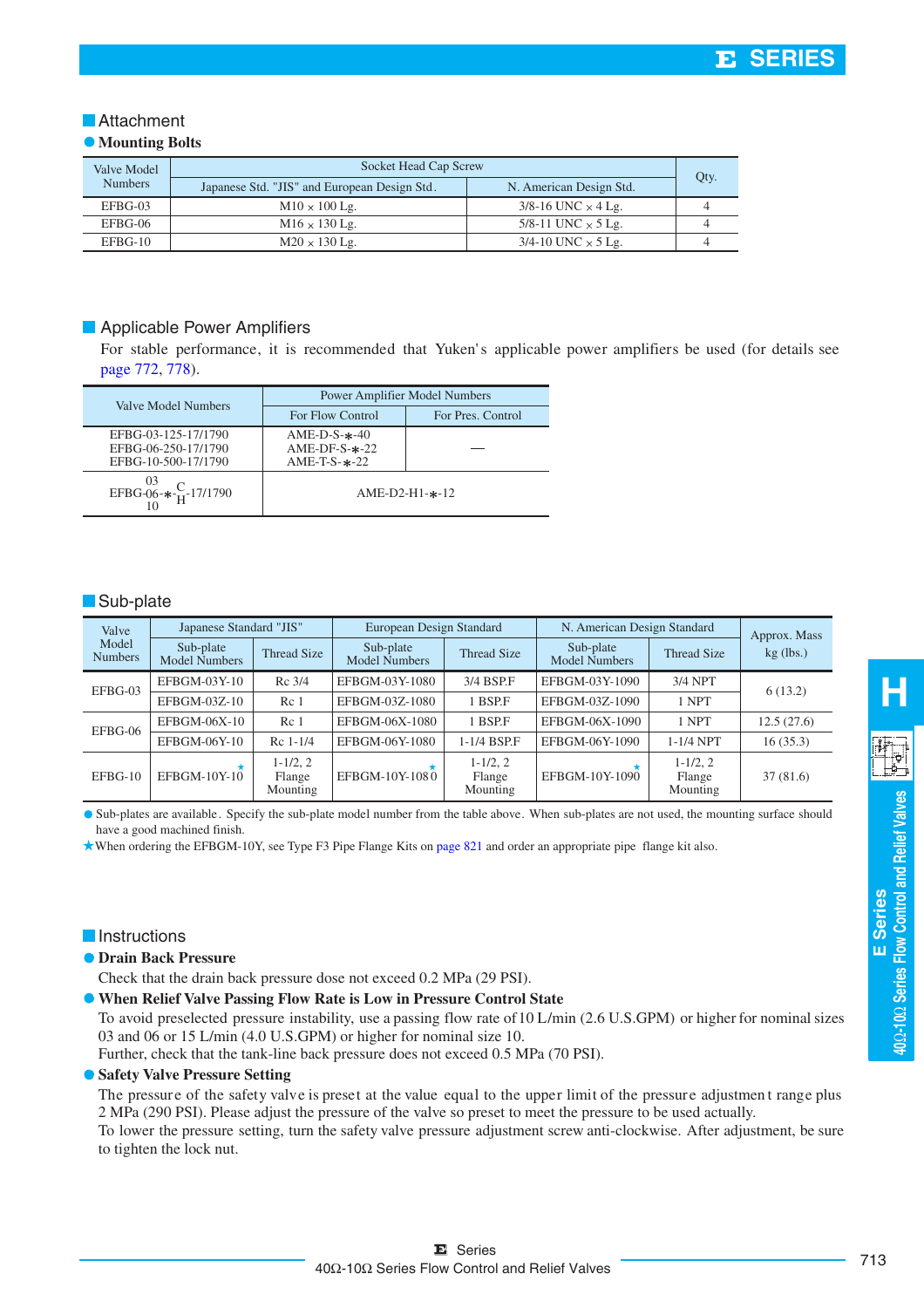<span id="page-2-0"></span>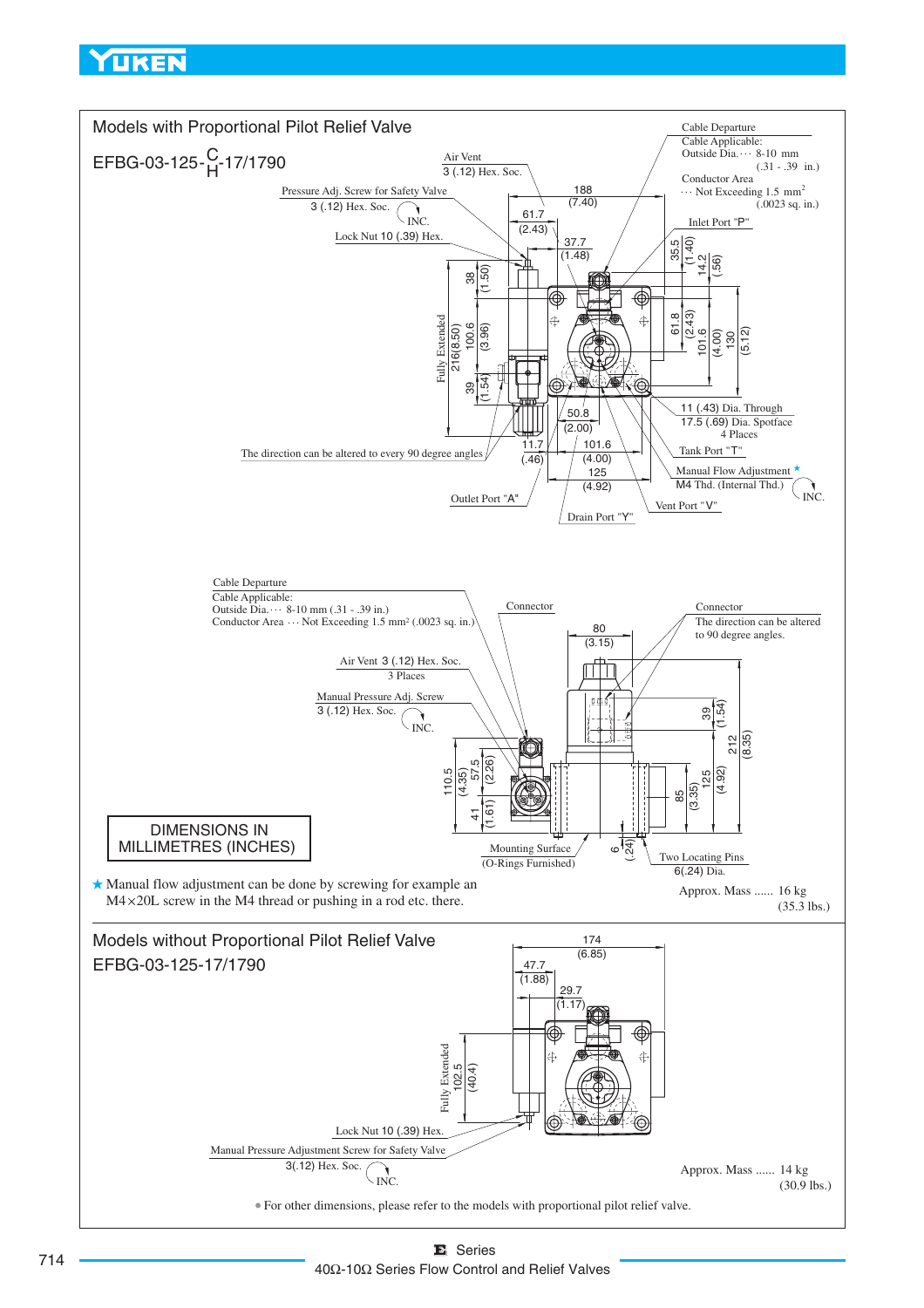#### E. **SERIES**



**E Series**

**40** Ω**-10** Ω

**Series Flow Control and Relief Valves**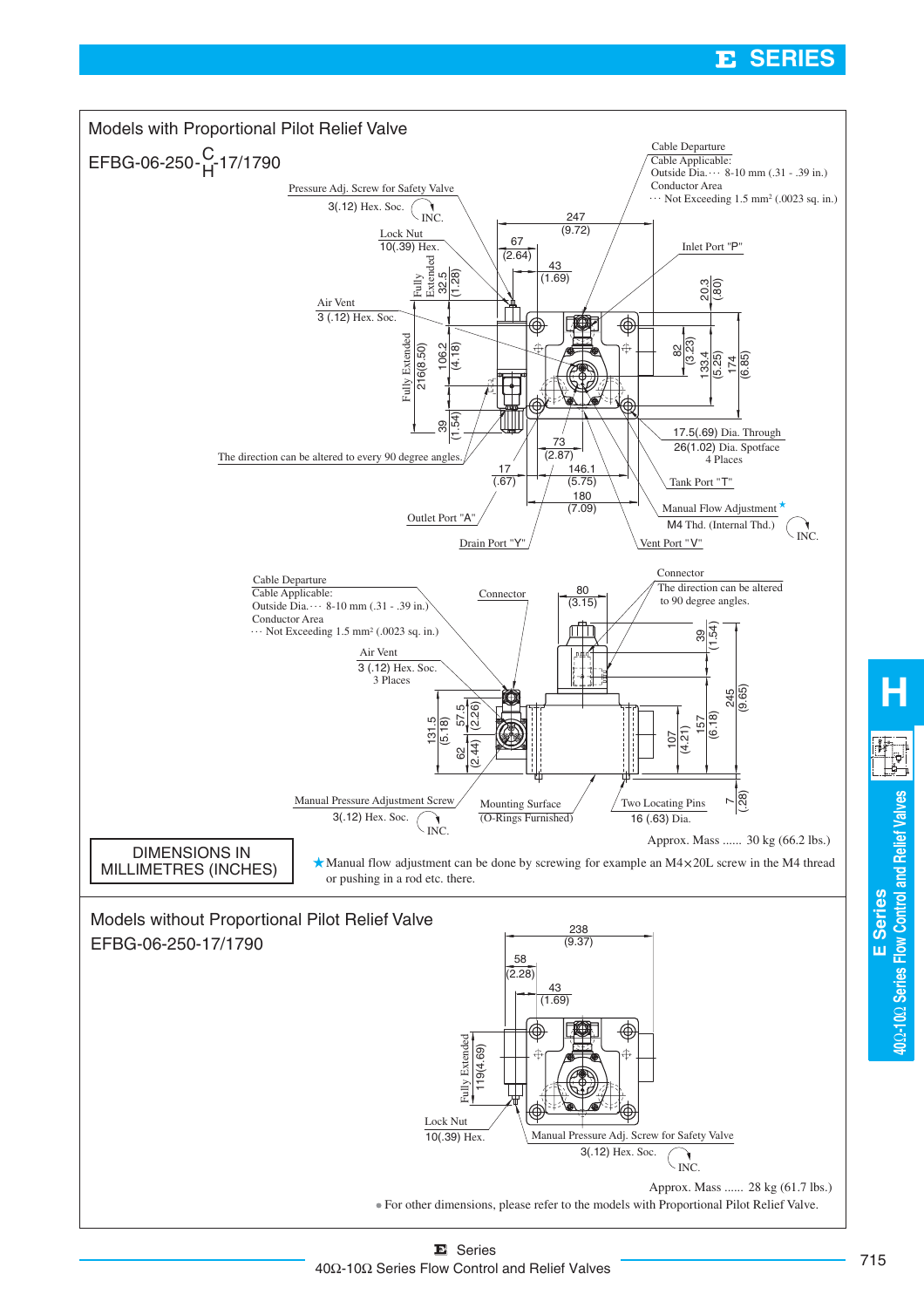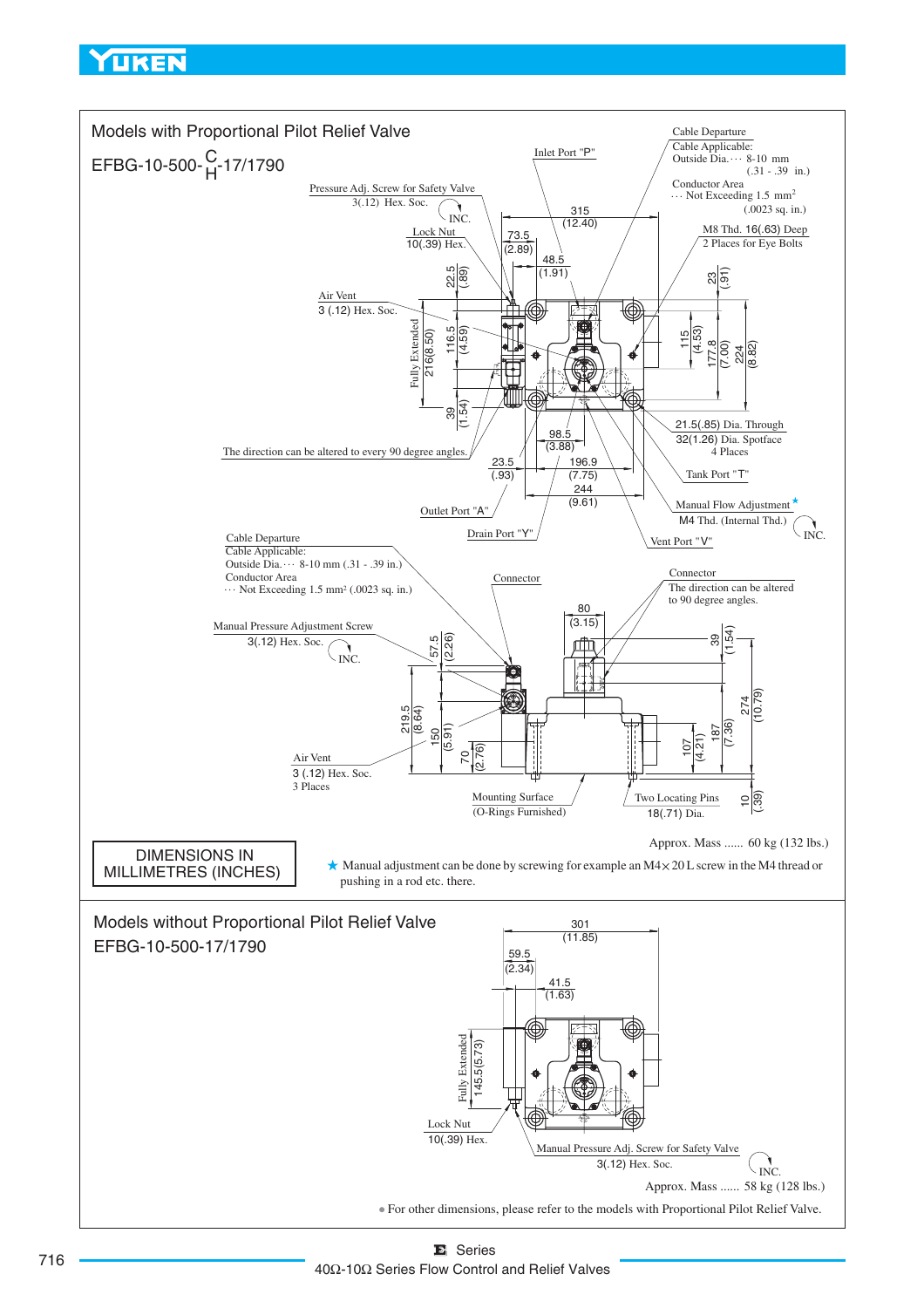## ${\bf E}$  SERIES



**40** Ω**-10** Ω

**Series Flow Control and Relief Valves**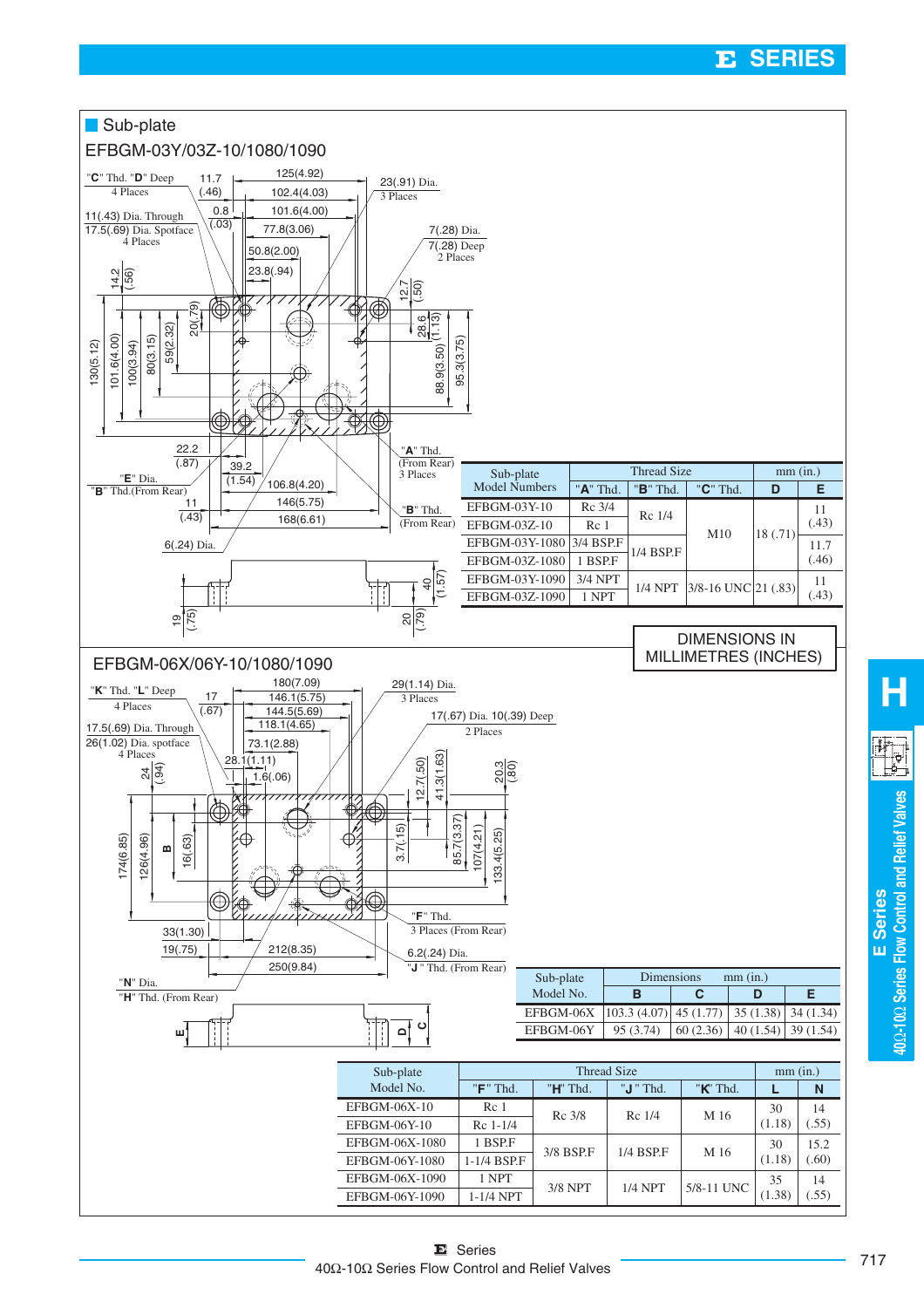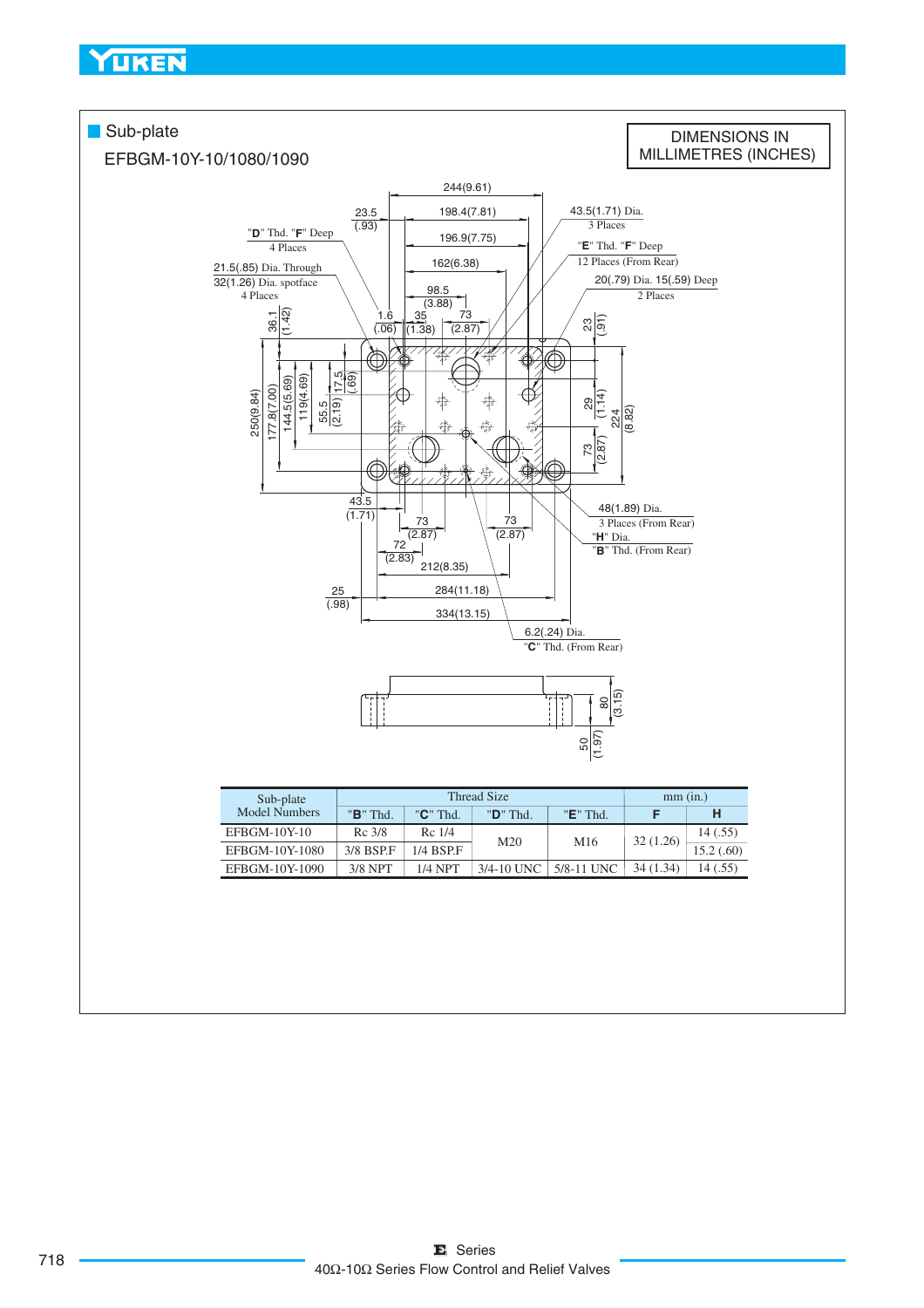### **Step Response**

Therefore, they may vary according to a hydraulic circuit to be used. These characteristics have been obtained by measuring on each valve.

Viscosity: 30 mm2/s (141 SSU)



**E Series**

 Ω**-10** Ω

**Series Flow Control and Relief Valves**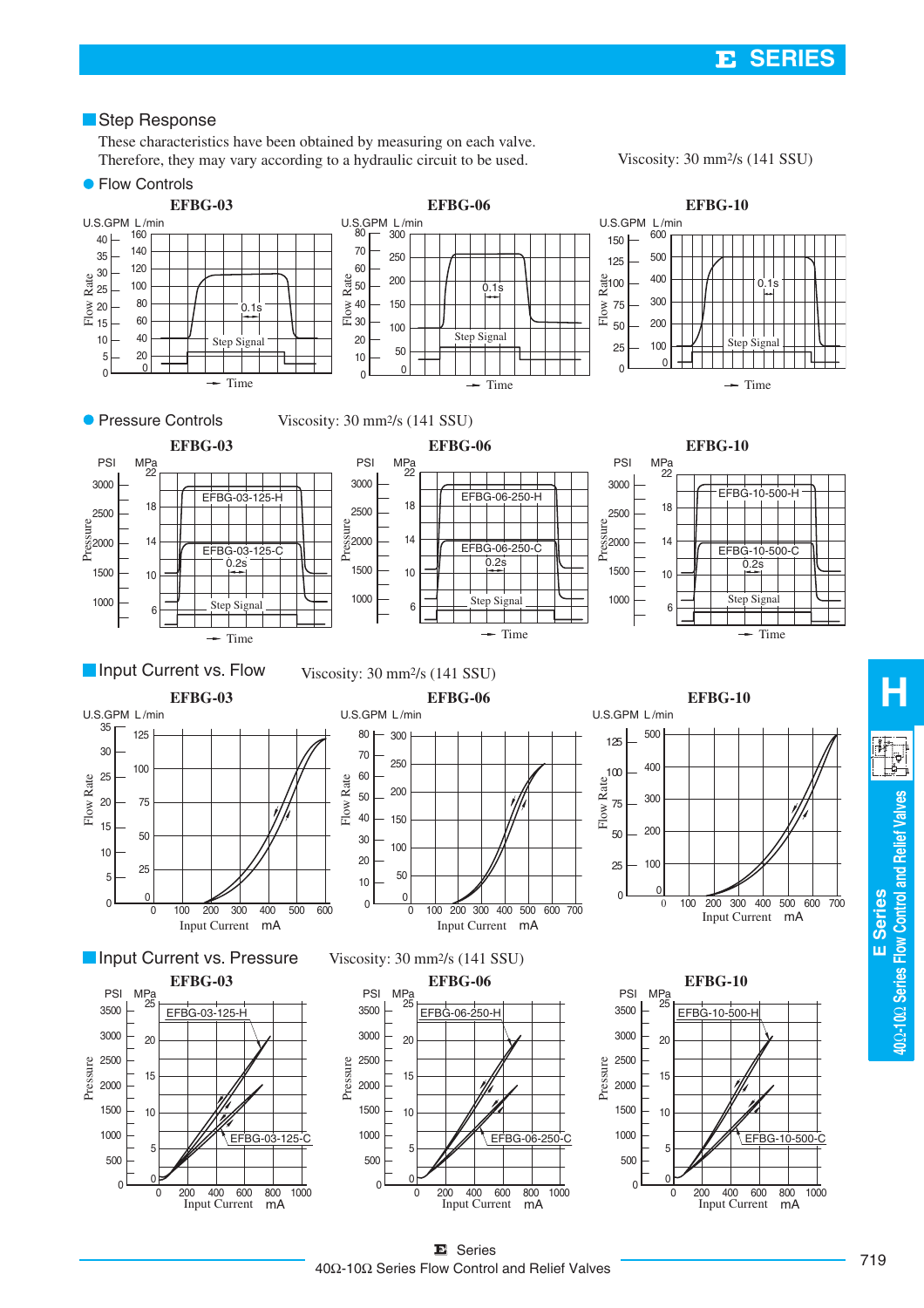■ List of Seals, Solenoid Ass'y and Safety Valve



| <b>Item</b> |    | Name of Parts |              | Part Numbers |                |
|-------------|----|---------------|--------------|--------------|----------------|
|             |    |               | EFBG-03      | EFBG-06      | Qty.           |
|             | 23 | O-Ring        | $SO-NA-PG$   | $SO-NA-PG$   | 1              |
|             | 24 | O-Ring        | $SO-NB-G30$  | $SO-NB-P44$  | 1              |
|             | 25 | O-Ring        | $SO-NB-P32$  | $SO-NB-P42$  | $\overline{c}$ |
|             | 26 | $O-Ring$      | $SO-NB- P28$ | $SO-NB-P32$  | 3              |
|             | 27 | $O-Ring$      |              | $SO-NB-P34$  | 1              |
|             | 28 | O-Ring        | $SO-NB-P14$  | $SO-NB-P14$  | 1              |
|             | 29 | $O-Ring$      | $SO-NB-PI1$  | $SO-NB-PI1$  | 1              |
|             | 30 | O-Ring        |              | $SO-NA-P10$  | 1              |
|             | 31 | $O-Ring$      | $SO-NB-P9$   | SO-NB-P9     | 1              |
|             | 32 | O-Ring        | $SO-NB-AO13$ | $SO-NB-AO13$ |                |

## ● List of Seal Kits

| Valve Model Numbers    | Seal Kit Numbers   |  |
|------------------------|--------------------|--|
| EFBG-03-125-17 $*$     | $KS$ -EFBG-03-17   |  |
| EFBG-03-125-C/H-17 $*$ | $KS$ -EFBG-03-C-17 |  |
| EFBG-06-250-17 $*$     | KS-EFBG-06-17      |  |
| EFBG-06-250-C/H-17*    | $KS$ -EFBG-06-C-17 |  |

#### ● Solenoid Ass'y and Safety valve

| Valve Model Numbers                        | (47) Solenoid Ass'y Model No. | (46) Solenoid Ass'y Model No. | (48) Safety Valve Model No. |  |
|--------------------------------------------|-------------------------------|-------------------------------|-----------------------------|--|
| EFBG-03-125-C/H-17/1790                    | E318-Y06M2-05-61              |                               |                             |  |
| EFBG-06-250-C/H-17/1790                    |                               | E321-45-20                    | SB1094-2002                 |  |
| EFBG-03-125-17/1790<br>EFBG-06-250-17/1790 |                               |                               |                             |  |

In addition to the above o-rings, seeals for solenoid ass'y  $(46)$  and  $(47)$  are included in the seal kit. For the details of seals for solenoid ass'y  $(46)$ , see page 704 and for solenoid ass'y  $(47)$  see page 674. Note: The connector assembly GDM-211-B-11 (Item 49) is not included in the solenoid assembly. When ordering seals, please specify the seal kit number from the table above.